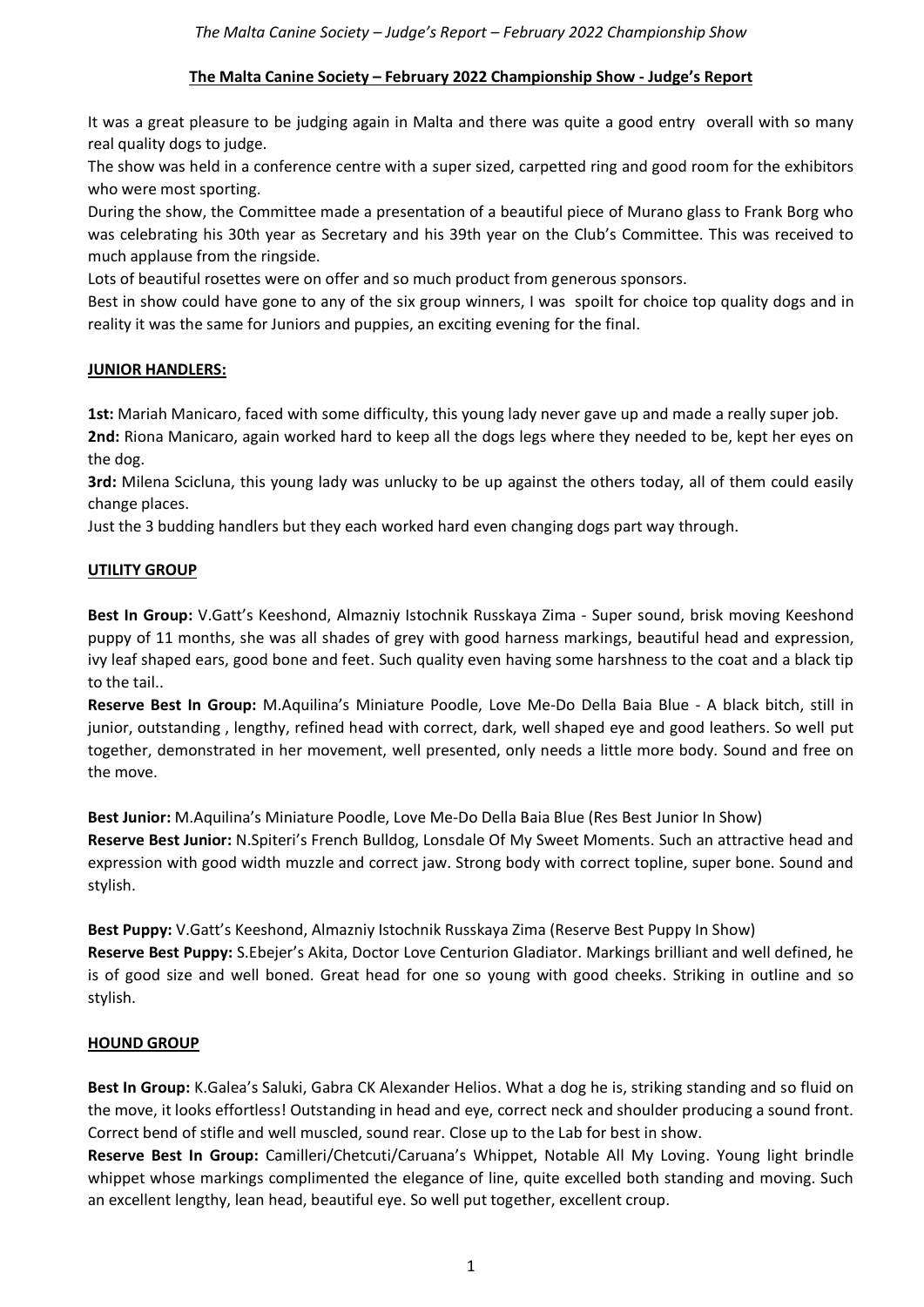**Best Junior:** S.Sant's Beagle, Suwa's Jolly Marcie. Typical hound markings, correct in outline with a neck long enough to scent. Correct in rib and topline with a well carried tail. Loved the head with no weakness in muzzle and a very pleasant expression. Well laid shoulder, super feet. Sound and free.

**Reserve Best Junior:** E.Spagnol's Basenji, Thomareman Bailey - Very stylish Basenji of good size and proportions, Precise coming and going and well put together. Nice muscle

**Best Puppy:** Camilleri/Chetcuti/Caruana's Whippet, Notable All My Loving (Best Puppy In Show) **Reserve Best Puppy:** L.Micallef's Beagle, Isoria Harly Davidson This beagle is only 7 months and i thought quite outstanding for that age but just giving away a bit much at this age. Wonderful head, neck and topline and so sound. Must be one to watch.

### **WORKING GROUP**

**Best In Group:** Grixti & Zammit's Siberian Husky, Ch. Banelord Rag Doll Super quality red Sibe, scored in head balance, eye and expression, Correct shoulder with just enough return of upper arm, good bone and feet. Correct rib, perfect for body and muscle. A delight on the move just a bit tired when it came to best in show. **Reserve Best In Group:** G.Mansueto's Boxer, Gleman Let It Rock - Excelled in outline. outstanding head with good broad muzzle and correct upturn. Beautiful boxer eyes. Well arched neck. A delight to go over and hard muscled. All comes together on the move – Best Junior In Show.

**Best Junior:** G.Mansueto's Boxer, Gleman Let It Rock (Best Junior In Show)

**Reserve Best Junior:** Tanti & Bonello's Rottweiler, Dobby Vom Hause Niveksue - Good size Rottweiler and well balanced. Strong head without being coarse, correct eye. Deep, well sprung rib, hard body, correct rear, nothing exxagerated and very sound.

**Best Puppy:** E.Ambrogio's Canadian Eskimo Dog, Sicario Karkopekleri Qimmiq - 7 months and showing so much promise, good neck, level topline wide thick muscled thighs, head is a delight, impressed with sound movement, strong bone and correct feet.

**Reserve Best Puppy:** K.Baldacchino Caruana's Samoyed, Samspring The Water Man - He has a super coat for a baby, handsome head well placed ears and lovely expression. Good length neck, strong back well carried tail.

### **TERRIER GROUP**

**Best In Group:** J.Attard's Jack Russell Terrier, Wildjack Bor To Be Special - What a treasure, fabulous expression, flat skull, strong muzzle with dark, almond eyes. A delight to go over in really firm body, stylish and sound.

**Reserve Best In Group:** N.Scicluna's West Highland White Terrier, Mechta Nataly Shining Star - Could take a group, such a grand head and expression, just enough muzzle. Beautiful eye. Correct shoulder, bone and feet. Very stylish in excellent coat.

**Best Junior:** J.Attard's Jack Russell Terrier, Tal-Kraws Nairobi - Very attractive head, lovely eye. good rib, satisfying to go over, just needs time.

**Best Puppy:** K.Tanti's Jack Russell Terrier, Hogwarts Spirit Bard Beedle For Hause Niveksue - This puppy shows so much promise, lovely head and eye, good angles, sound when settled.

#### **GUNDOG GROUP**

**Best In Group:** G.Loughborough's Labrador Retriever, Sh.Ch. Nevill Open Heart - An exciting Labrador, he has substance without excess, nice amount of daylight underneath. Hard muscular condition. Text book conformation, so sound and free, strong bone, super feet. Most handsome head, used his ears well. Kind eye. In good coat. Looks as though he could work for a day. Loved him. – Best In Show.